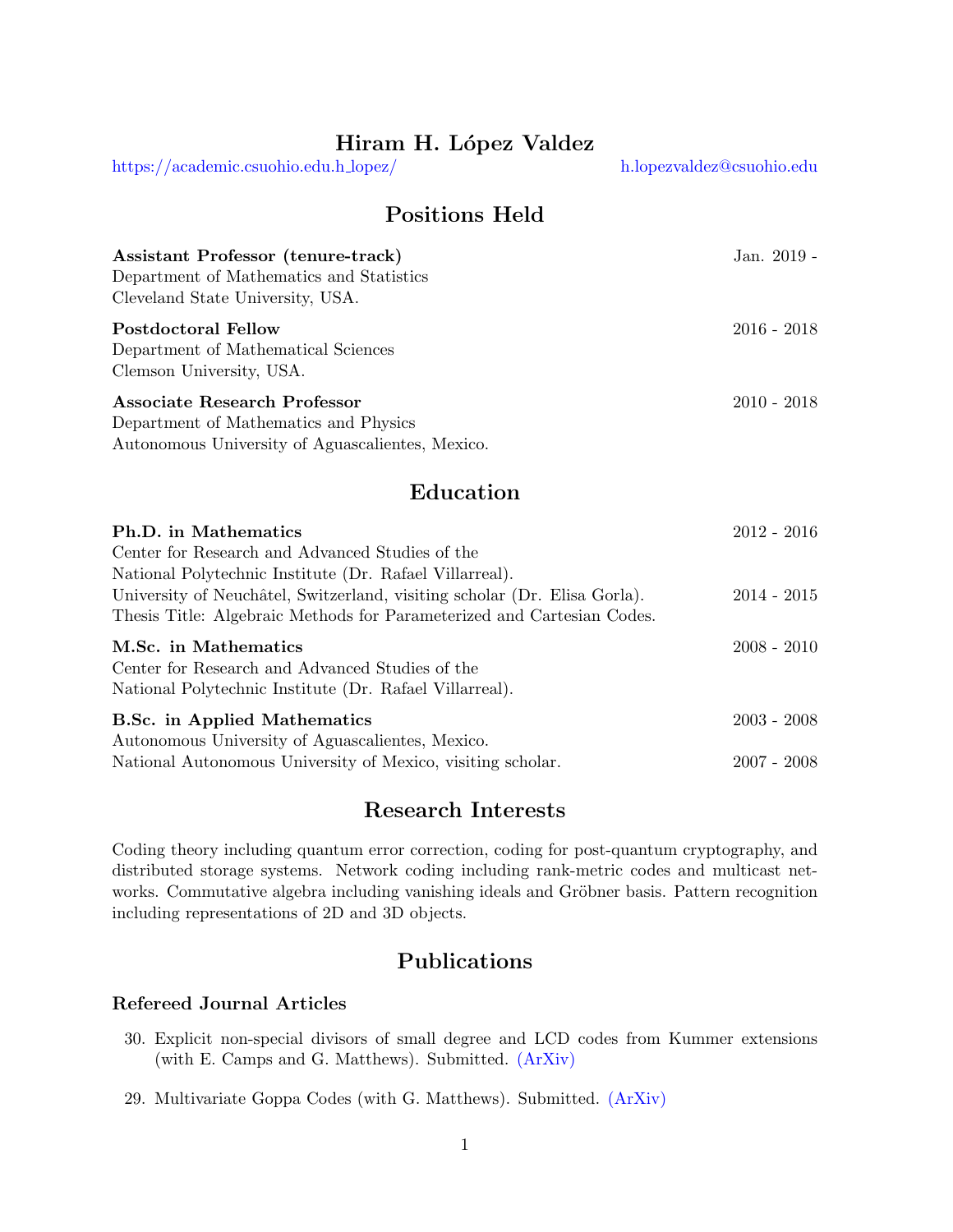- 28. On decoding hyperbolic codes (with E. Camps-Moreno, I. García-Marco, I. Márquez-Corbella, E. Martínez-Moro and E. Sarmiento). Submitted. [\(ArXiv\)](https://arxiv.org/pdf/2107.12594.pdf)
- 27. Chain code-based polyhedrons for a 3D object (with O. Tapia-Dueñas and H. Sánchez-Cruz). Submitted.
- 26. [Relative generalized Hamming weights of evaluation codes](https://rdcu.be/cMpHo) (with D. Jaramillo-Velez and Y. Pitones). São Paulo Journal of Mathematical Sciences,  $(2022)$ .
- 25. [Erasures repair for decreasing monomial-Cartesian and augmented Reed-Muller codes of](https://doi.org/10.1109/TIT.2021.3130096) [high rate](https://doi.org/10.1109/TIT.2021.3130096) (with G. Matthews and D. Valvo). IEEE Transactions on Information Theory, 68 (2022), no. 3, 1651–1662.
- 24. [Coding Theory Package for](https://doi.org/10.2140/jsag.2021.11.113) Macaulay2 (with T. Ball, E. Camps, H. Chimal-Dzul, D. Jaramillo-Velez, N. Nichols, M. Perkins, I. Soprunov, G. Vera, and G. Whieldon). Journal of Software for Algebra and Geometry, 11 (2021), no. 1, 113–122.
- 23. [The dual of an evaluation code](https://rdcu.be/cjon5) (with I. Soprunov and R. Villarreal). Designs, Codes and Cryptography, 89 (2021), no. 7, 1367–1403.
- 22. [Polar decreasing monomial-Cartesian codes](https://doi.org/10.1109/TIT.2020.3047624) (with E. Camps, G. Matthews and E. Sarmiento). IEEE Transactions on Information Theory, 67 (2021), no. 6, 3664–3674.
- 21. [Hermitian-lifted codes](https://rdcu.be/cdtbP) (with B. Malmskog, G. Matthews, F. Piñero-González and M. Wootters). Designs, Codes and Cryptography, 89 (2021), no. 3, 497–515.
- 20. [Monomial-Cartesian codes and their duals, with applications to LCD codes, quantum](https://rdcu.be/b1njv) [codes, and locally recoverable codes](https://rdcu.be/b1njv) (with G. Matthews and I. Soprunov). Designs, Codes and Cryptography, 88 (2020), no. 8, 1673–1685.
- 19. [Rank-Metric Codes and](https://rdcu.be/bDbPa) q-Polymatroids (with E. Gorla, R. Jurrius and A. Ravagnani). Journal of Algebraic Combinatorics, 52 (2020), 1–19.
- 18. [Affine Cartesian codes with complementary duals](https://doi.org/10.1016/j.ffa.2019.01.004) (with F. Manganiello and G. Matthews). Finite Fields and Their Applications, 57 (2019), 13–28.
- 17. [Weight distribution of rank-metric codes](http://rdcu.be/ouh5) (with J. de la Cruz, E. Gorla and A. Ravagnani). Designs, Codes and Cryptography, 86 (2018), no. 1, 1–16.
- 16. [Projective nested Cartesian codes](https://rdcu.be/ck7x7) (with C. Carvalho and V. Lopez). Bulletin of the Brazilian Mathematical Society, New Series, 48 (2017), no. 2, 283–302.
- 15. [Single chains to represent groups of objects](https://doi.org/10.1016/j.dsp.2016.01.007) (with H. Sanchez-Cruz and M. Mascorro-Pantoja). Digital Signal Processing, 51 (2016), 73–81.
- 14. [Computing the degree of a lattice ideal of dimension one](https://doi.org/10.1016/j.jsc.2014.01.002) (with R. Villarreal). Journal of Symbolic Computation, 65 (2014), no. 1, 15–28.
- 13. [Affine Cartesian codes](https://rdcu.be/ck7xZ) (with C. Rentería-Márquez and R. Villarreal). Designs, Codes and Cryptography, 71 (2014), no. 1, 5–19.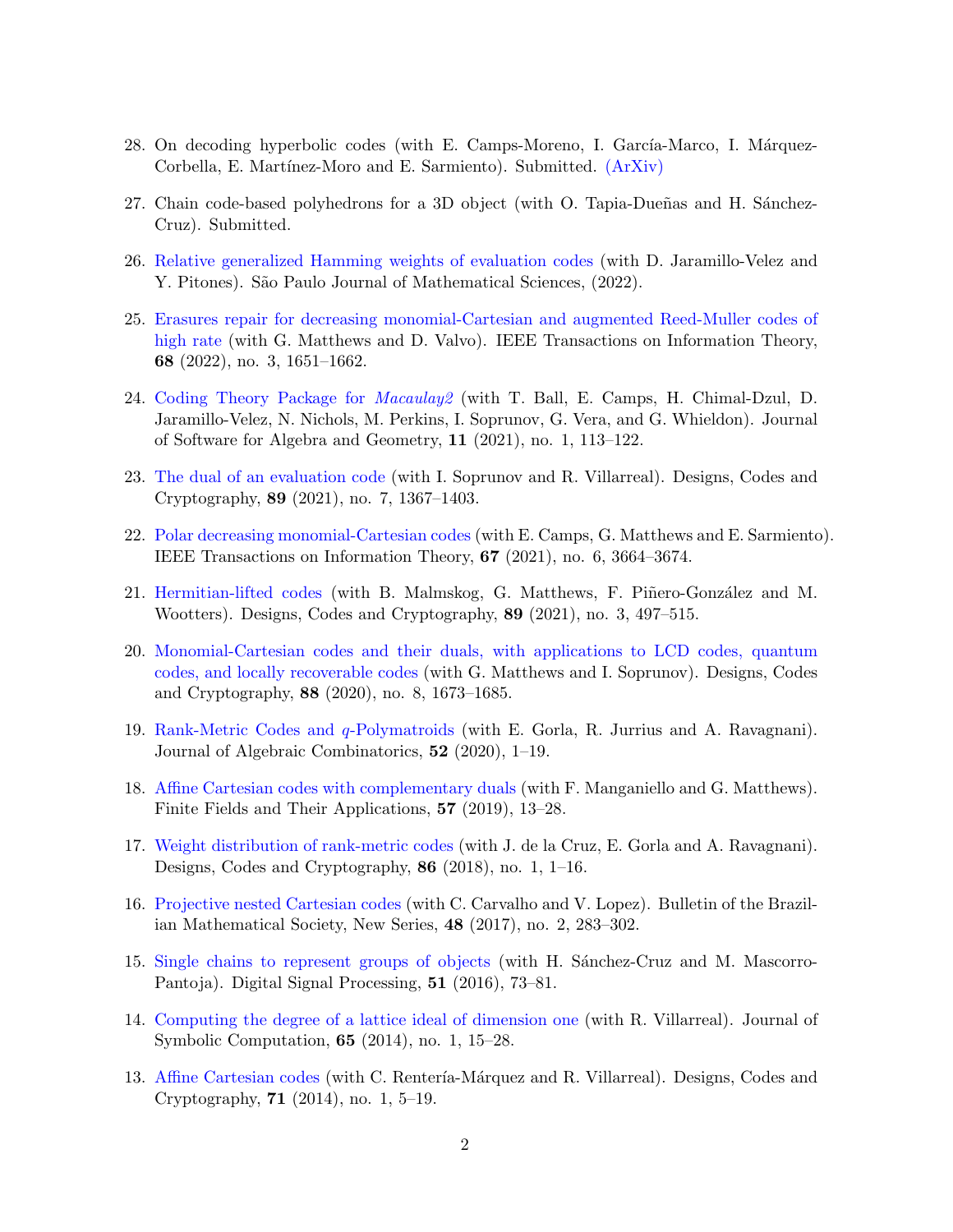- 12. [Equivalence of chain codes](https://doi.org/10.1117/1.JEI.23.1.013031) (with H. Sanchez-Cruz). Journal of Electronic Imaging, 23  $(2014)$ , no. 1, 1–12.
- 11. [A new relative chain code in 3D](https://doi.org/10.1016/j.patcog.2013.08.010) (with H. Sanchez-Cruz and F. Cuevas). Pattern Recognition, 47 (2014), no. 2, 769–788.
- 10. [Complete intersections in binomial and lattice ideals](https://doi.org/10.1142/S0218196713500288) (with R. Villarreal). International Journal of Algebra and Computation, 23 (2013), no. 6, 1419–1429.
- 9. [Complete intersection vanishing ideals on degenerate tori over finite fields](https://link.springer.com/content/pdf/10.1007/s40065-012-0063-9.pdf) (with R. Villarreal and L. Zárate). Arabian Journal of Mathematics, Springer, 2 (2013), no. 2, 189–197.
- 8. [Parameterized affine codes](https://doi.org/10.1556/sscmath.49.2012.3.1216) (with E. Sarmiento, M. Vaz-Pinto and R. Villarreal). Studia Scientiarum Mathematicarum Hungarica, 49 (2012), no. 3, 406–418.

### Refereed Conference Articles

- 7. Secure MatDot for Secure Distributed Matrix Multiplication (with G. Matthews and D. Valvo). Submitted.
- 6. [Augmented Reed-Muller codes of high rate and erasure repair](https://doi.org/10.1109/ISIT45174.2021.9517854) (with G. Matthews and D. Valvo). 2021 IEEE International Symposium on Information Theory (ISIT), (2021), 438–443. IEEE.
- 5. [Monomial-Cartesian codes closed under divisibility](https://doi.org/10.1515/9783110621730-014) (with E. Camps, G. Matthews, and E. Sarmiento). 2019 14th International Conference on Finite Fields and their Applications, De Gruyter Proceedings in Mathematics, (2020), 199–208. De Gruyter.
- 4. [Coding 3D connected regions with F26 chain code](https://doi.org/10.1007/978-3-030-04497-8_1) (with O. A. Tapia-Dueñas, H. Sánchez-Cruz, and H. Sossa). 2018 17th Mexican International Conference on Artificial Intelligence, Lecture Notes in Computer Science, 11289 (2019), 3–14. Springer, Cham.
- 3. [Explicit optimal-length locally repairable codes of distance 5](https://doi.org/10.1109/ALLERTON.2018.8636018) (with A. Beemer, R. Coatney, V. Guruswami, and F. Piñero). 2018 56th Annual Allerton Conference on Communication, Control, and Computing (Allerton), (2018), 800–804. IEEE.
- 2. [Representations of the Multicast Network Problem](https://doi.org/10.1007/978-3-319-63931-4_1) (with S. Anderson, W. Halbawi, N. Kaplan, F. Manganiello, E. Soljanin and J. Walker). 2016 Conference on Algebraic Geometry for Coding Theory and Cryptography, Association for Women in Mathematics Series, 9 (2017), 1–23. Springer, Cham.

#### Book Chapters by Invitation

1. Visión Computacional (with E. Gómez-Gómez, J. C. Sánchez and H. Sánchez-Cruz). In El Reconocimiento de Patrones y su Aplicación a las Señales Digitales (2019),  $73-106$ .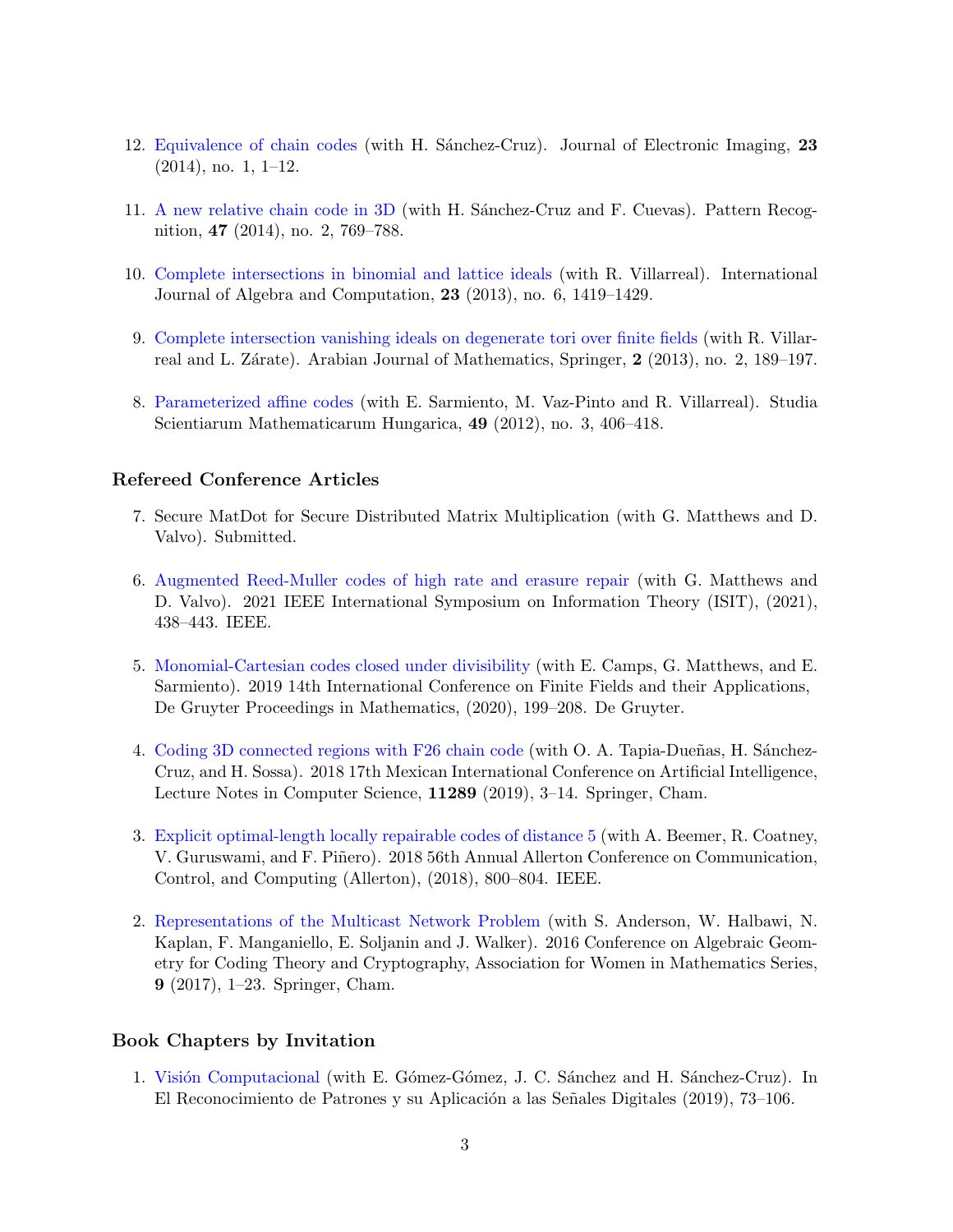#### Refereed journal articles under preparation

- 1. Code-based crypto using multivariate Goppa codes (with G. Matthews and K. Traum).
- 2. Generalized Hamming weights of decreasing Cartesian codes (with D. Jaramillo-Velez and S. Venkitesh).
- 3. Hermitian augmented codes (with C. Carvalho and G. Matthews).

## Grants and Awards

- Aug. 2022 Collaborate@ICERM, Co-PI, grant for a short research stay. Title: Quantum error correction.
- Oct. 2021 NSF, PI, \$250, 000 USD, submitted. Title: Evaluation codes and their applications.
- Sep. 2020 Lathisms, Mathematician of the day: [September 17, 2020.](https://www.lathisms.org/calendars/calendar-2020) More info [here.](https://www.lathisms.org/about)
- $2020-2021$  NSF, Co-PI, \$20,000 USD. Title: Macaulay2 workshop at Cleveland State University.
- Aug. 2020 CSU, Merit Recognition Award.
- 2020-2022 AMS-Simons, PI, \$5, 000 USD. Title: Theory and applications of Cartesian codes and network coding.
	- 2020 CSU, PI, \$5, 000 USD, 2020. Undergraduate Summer Research Award.
- Aug. 2019 Fellow Project NExT.
- 2019-2022 AIM SQuaRE, Co-PI, grant for short research stays. Title: LoRE: Local Recovery of Erasures.
- Since 2017 Member of National System of Researchers (SNI) Level I. This is a recognition given by the Federal Government of Mexico.
- $2016-2018$  **CONACYT** (Mexican NSF), PI, \$50,000 USD, 2-year postdoctoral grant. Title: Network Codes.
- 2014-2015 Swiss Government Excellence Scholarship, PI, USD \$25, 000 USD, 1-year doctoral stay under the direction of Prof. Elisa Gorla at University of Neuchâtel, Switzerland.
- 2012-2016 Ph.D. grant by Autonomous University of Aguascalientes, \$30, 000 USD.

## Ph.D. Students

- Exp. 2023 Eduardo Camps Moreno, National Polytechnic Institute of Mexico, Ph.D. thesis on topics of coding theory, combinatorics and algebra.
- Exp. 2023 Osvaldo A. Tapia Dueñas, Autonomous University of Aguascalientes, Ph.D. thesis on topics of image processing.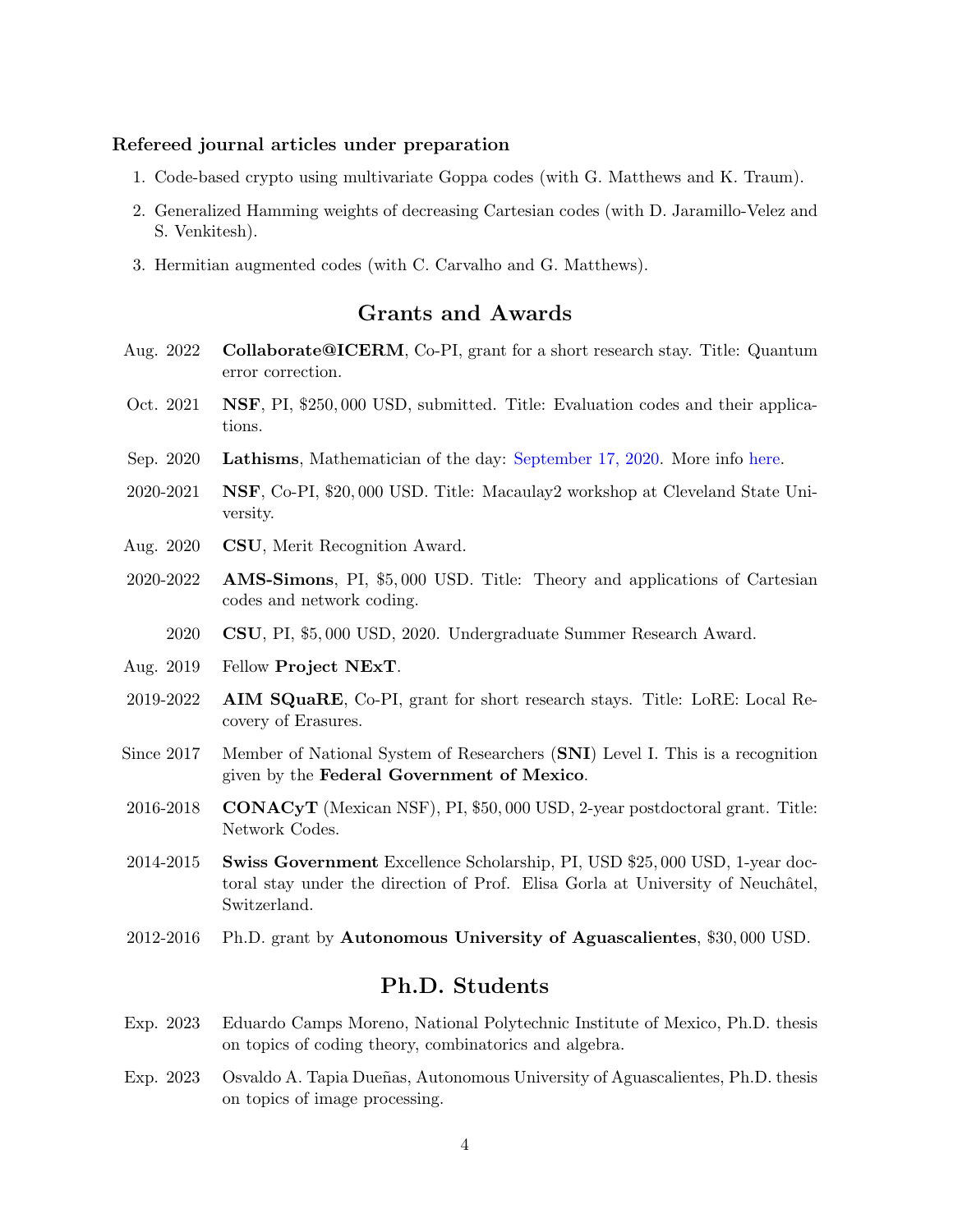## M.Sc. Students

- Exp. 2022 Kyle Traum. Cleveland State University. Senior project: Code-based crypto using multivariate Goppa codes.
- Fall. 2020 Matthew Perkins, Cleveland State University, Senior project App. of Graph Theory and Macaulay2 on Recent Families of Linear Codes. After graduation: instructor at CSU.

## Undergraduate Students

- Exp. 2022 Riley Daykin. Cleveland State University. Senior project: Introduction to coding theory and its applications.
- Exp. 2022 Gregory Phillips. Cleveland State University. Senior project: Restorations using Linear Algebra.
- Exp. 2022 Shaya Reyes. Cleveland State University. Senior project: Coding Theory to Store.
- Fall 2021 Kyle Traum. Cleveland State University. Senior project: An introduction to coding theory and the McEliece cryptosystem. After graduation: graduate program.
- Spring 2021 Molly Walsh. Cleveland State University. Senior project: Utilizing Coding Theory to Store and Detect Information. After graduation: graduate program.
	- Fall 2021 Elisabeth Helmick. Cleveland State University. Undergraduate Summer Research Award Application of coding theory to distributed storage systems. After graduation: Epic Systems as Technical Solutions Engineer.
	- Fall 2020 Destinee Lashley, Cleveland State University. Senior project: *Error-Correcting* Codes.
- Spring 2020 Andriy N Klek. Cleveland State University. Senior project: Introduction to Coding Theory and Error-Correcting Codes. After graduation: Laboratory at the Cleveland Clinic.

# Professional Experience

#### Organized events

- Apr. 2022 Workshop Algebraic Methods in Coding Theory and Communication (with E. Gorla and F. Manganiello). BIRS-CMO. Casa Matemática Oaxaca, Mexico. (Hybrid)
- Jan. 2022 Special session on Advances in Coding Theory (with K. Haymaker and B. Malmskog). 2022 Joint Mathematics Meetings. Seattle, WA, USA.
- Oct. 2021 Special Session on Coding Theory and Their Applications (with E. Camps). 54 National Congress of the Mexican Mathematical Society. Meritorious Autonomous University of Puebla, Mexico. (Online)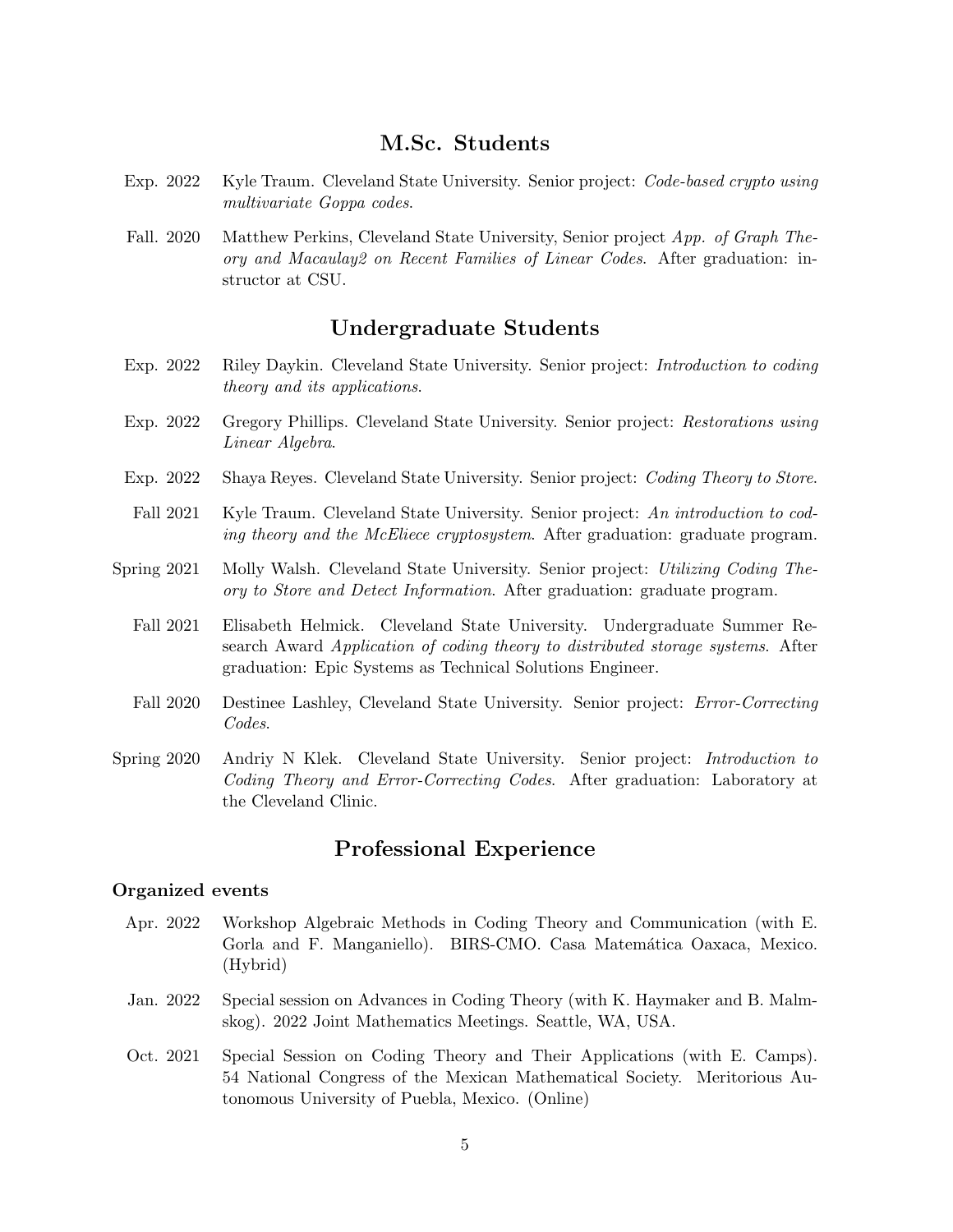- Aug. 2021 Minisymposium Rank-Metric and Subspace Codes (with A. Ravagnani). 2021 SIAM Conference on Applied Algebraic Geometry (AG 21). Texas A&M University, College Station, Texas, US. (Online)
- Jun. 2021 Special session on Theory and Applications of Coding Theory (with C. Carvalho, R. Podesta, and R. Villarreal). Mathematical Congress of the Americas 2021. Buenos Aires, Argentina. (Online)
- May. 2020 Macaulay2 workshop at Cleveland State University (with F. Galetto, C. Gibbons, and B. Stone). Cleveland State University, OH, US. (Online)
- Jan. 2019 Special session on Coding Theory and Applications (with F. Manganiello and G. Matthews). 2019 Joint Mathematics Meetings. Baltimore, MD, USA.
- Oct. 2018 Special session on Coding Theory, Cryptography and Related topics (with H. Tapia-Recillas). 51 National Congress of the Mexican Mathematical Society. Juárez Autonomous University of Tabasco, Mexico.

#### Reviewer (alphabetical order)

- AMS Mathematical Reviews  $(\times 23)$
- Computational and Applied Math.  $(\times 1)$
- Cryptography and Communications  $(\times 1)$
- Designs, Codes, and Cryptography  $(\times 5)$
- Discrete Mathematics  $(\times 2)$
- IEEE Communications Letters  $(\times 8)$
- IEEE Transactions on Information Theory  $(\times 6)$
- Journal of Algebra and its App.  $(\times 4)$
- Journal of Algebraic Combinatorics  $(\times 3)$
- Journal of Visual Communication and Image Representation  $(\times 5)$
- Mathematica Slovaca  $(\times 1)$
- Pattern Recognition  $(\times 1)$
- SIAM Journal on Discrete Math.  $(\times 2)$
- Zentralblatt MATH  $(\times 5)$

### Talks

- Nov. 2021 Augmented Reed-Muller Codes of High Rate and Erasure Repair. III Argentine Meeting on Finite Fields and Related Topics. National University of Córdoba, Argentina. (Online)
- Nov. 2021 Introduction to evaluation codes. Research Seminar in Algebra and Combinatorics. Industrial University of Santander, Colombia. (Online)
- Oct. 2021 Dual of evaluation codes. Seminar in coding theory and cryptography. Universities of Neuchatel and Zurich, Switzerland. (Online)
- Oct. 2021 Hermitian-lifted codes. Special Session on Coding, Storage, and Related Applications. 2021 Fall AMS Central Sectional Meeting. Creighton University, Omaha, NE, USA. (Online)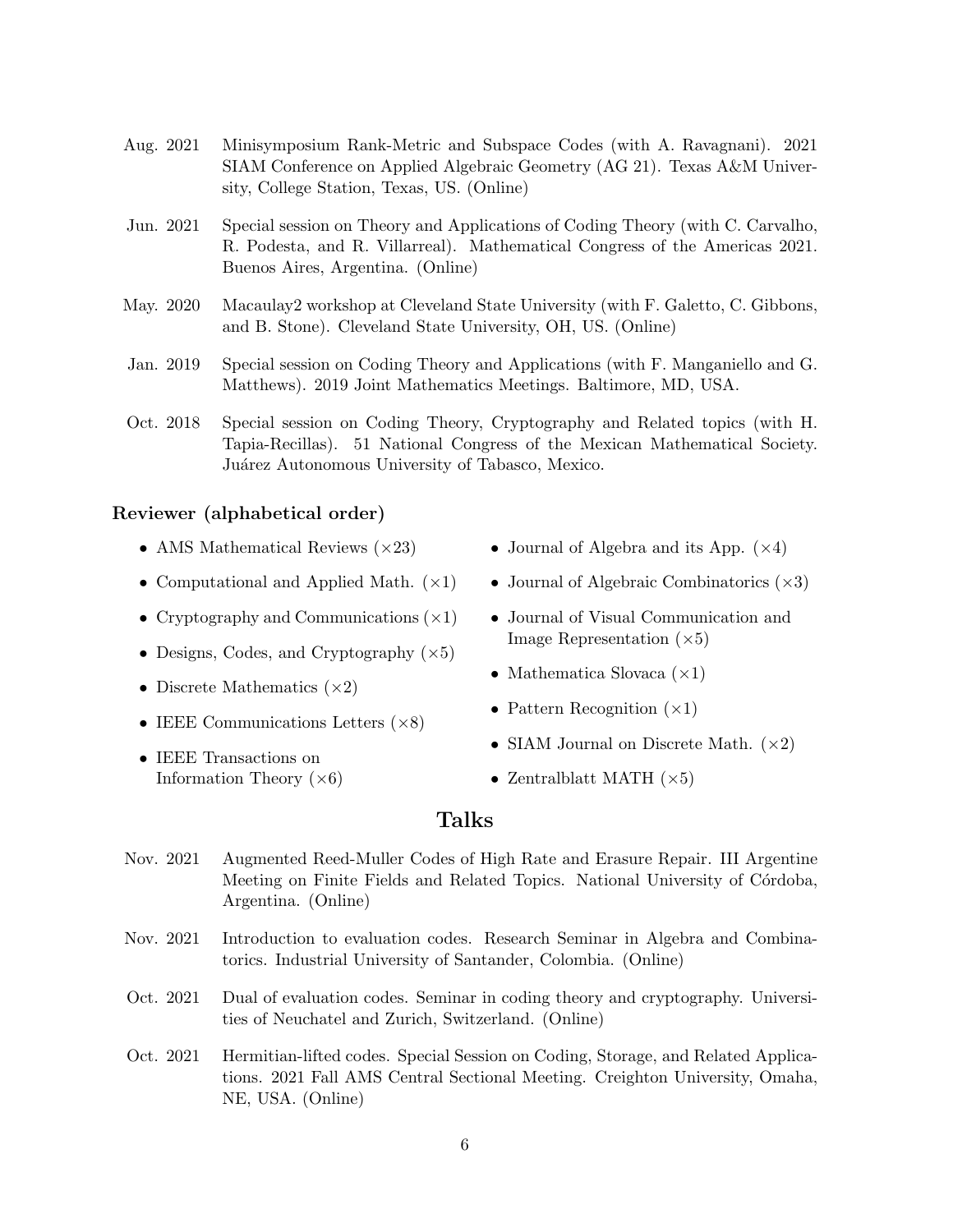- Sept. 2021 Dual of evaluation codes. II Workshop on Finite Fields and Applications In memory of Fernando Torres. University of Brasilia, Brazil. (Online)
- Apr. 2021 Polynomials that protect: points, lines, and curves. Spring 2021 MAA Southern California-Nevada Sectional Meeting. Riverside City College, Riverside, CA, USA. (Online)
- Dec. 2020 Applications of coding theory. Seminar for graduate students. Autonomous University of Aguascalientes, Mexico. (Online)
- Nov. 2020 Rank-metric codes (Part II). Athens Algebra seminar. Ohio University Center of Ring Theory and its Applications, Athens, OH, USA. (Online)
- Nov. 2020 Rank-metric codes (Part I), Athens Algebra seminar. Ohio University Center of Ring Theory and its Applications, Athens, OH, USA. (Online)

Jun. 2020 Applications of Cartesian codes, SINGACOM, and the Spanish-Colombian seminars SC3 of coding theory and cryptography. University of the North (Colombia) and University of Valladolid (Spain). (Online)

- Mar. 2020 Applications of the trace function and vanishing ideals to storage systems. Mid-Atlantic Seminar On Numbers IV. Gettysburg College, Gettysburg, PA, USA.
- Jan. 2020 Monomial-Cartesian codes, their duals, and some applications. Special Session on Coding Theory and Applications. 2020 Joint Mathematics Meetings. Denver, CO, USA.
- Sept. 2019 Algebraic Methods for Coding Theory. 7th Heidelberg Laureate Forum. Heidelberg, Germany.
- Sept. 2019 How computers communicate using math. Hispanic Heritage Month Colloquium Series. Youngstown State University, OH, USA.
- Jul. 2019 Basic commutative algebra and combinatorics tools for coding theory. Algebra meets combinatorics in Neuchatel. University of Neuchatel, Switzerland.
- Jul. 2019 Explicit optimal-length locally repairable codes of distance 5. Minisymposium Coding theory and cryptography. 2019 SIAM Conference on Applied Algebraic Geometry (AG19). University of Bern, Switzerland.
- Mar. 2019 Explicit optimal-length locally repairable codes of distance 5. Special Session on Mathematical Coding and Information Theory. 2019 Spring AMS Central and Western Joint Sectional Meeting. University of Hawaii at Manoa, HI, USA.
- Jan. 2019 Rank metric codes and q-polymatroids. 2019 Joint Mathematics Meetings. Baltimore, MD, USA.
- Nov. 2018 Coding theory and commutative algebra. Commutative algebra/Algebraic geometry seminar. CIMAT, Guanajuato, Mexico.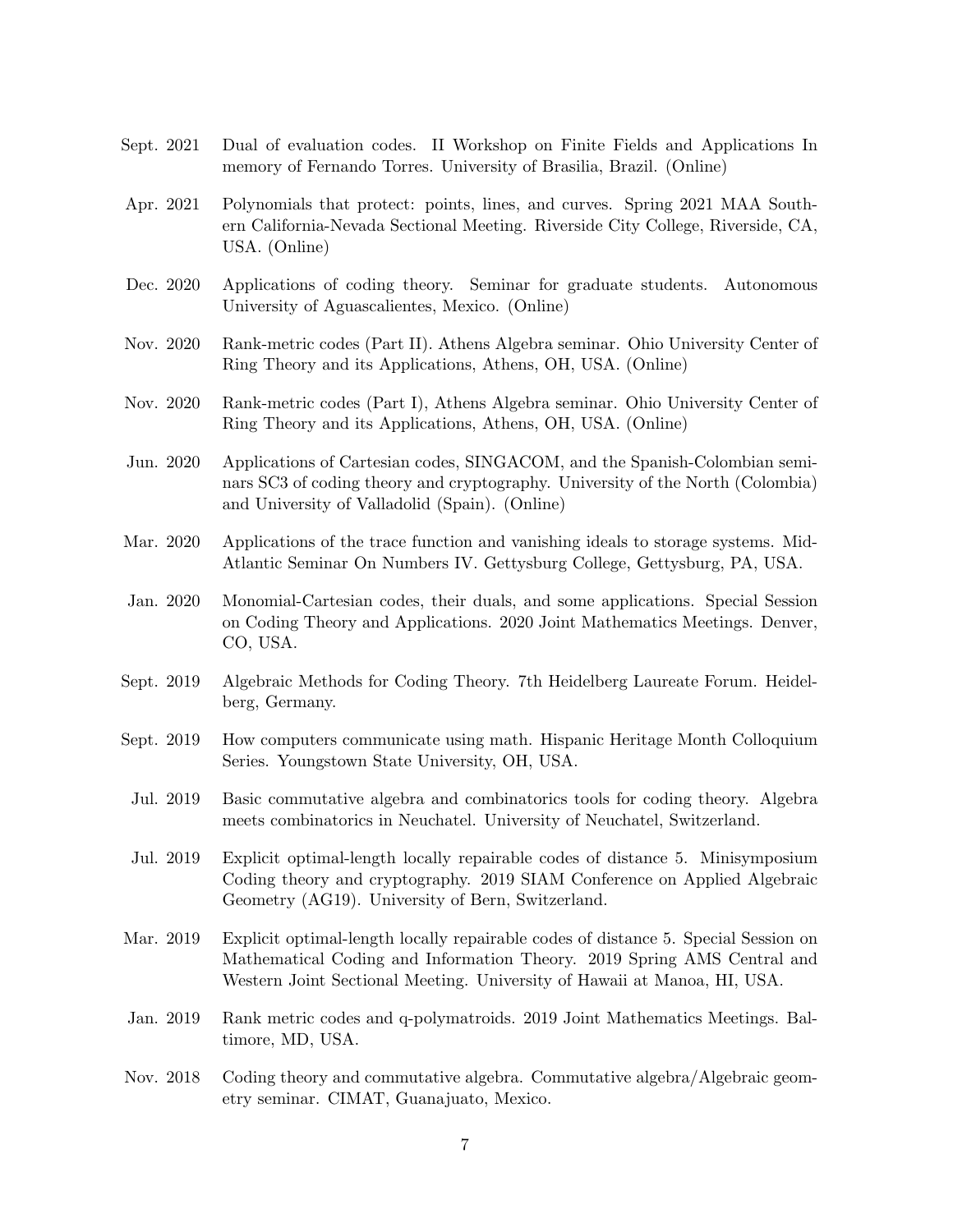- Oct. 2018 Rank metric codes. Special Session on Coding Theory, Cryptography, and Related topics. 51 National Congress of the Mexican Mathematical Society. Juárez Autonomous University of Tabasco, Mexico.
- Jul. 2018 LCD codes from Cartesian codes. Commutative Algebra with Applications to Statistics and Coding Theory CIMPA research school. Autonomous University of Zacatecas, Mexico.
- Jun. 2018 An introduction to Cartesian codes. REU program. Clemson University, SC, USA.
- Apr. 2018 Affine Cartesian codes with Complementary duals. Sixth Code-Based Cryptography Workshop. Florida Atlantic University, FL, USA.
- Oct. 2017 Lattice ideals and coding theory. Algebra and Discrete Math Seminar. Clemson University, SC, USA.
- Oct. 2017 An introduction to rank-metric codes. Coding Theory, Cryptography, and Number Theory Seminar. Clemson University, SC, USA.
- Sept. 2017 Repairing Reed-Solomon codes, Coding Theory, Cryptography, and Number Theory Seminar. Clemson University, SC, USA.
- Mar. 2017 Examples of evaluation codes. Special Session on Coding Theory, Cryptography, and Number Theory. 2017 Spring AMS Southeastern Sectional Meeting. College of Charleston, SC, USA.
- Jan. 2017 Evaluation codes: codes using commutative algebra. Special Session on Coding Theory for Modern Applications. 2017 Joint Mathematics Meetings. Atlanta, Georgia, USA.
- Sept. 2016 Linear codes using basic tools of commutative algebra. Coding Theory, Cryptography, and Number Theory Seminar. Clemson University, SC, USA.
- Jul. 2016 Evaluation Codes. V Latino-American Congress of Mathematicians. University of the North, Barranquilla, Colombia.
- Apr. 2016 Algebra applied to codes. Seminar of Applied Mathematics. Autonomous University of Aguascalientes, Mexico.
- Oct. 2015 Projective nested Cartesian codes. Special Session on Algebra. XLVIII National Congress of the Mexican Mathematical Society. University of Sonora, Mexico.
- Sept. 2015 Rank distribution of Delsarte codes, Applied Algebra seminar. University of Neuchatel, Switzerland.
- Sept. 2015 Evaluation Codes. Early-career workshop. University of Murcia, Spain.
- Jul. 2015 Evaluation Codes. 7th Workshop on Coding and Systems. University of Salamanca, Spain.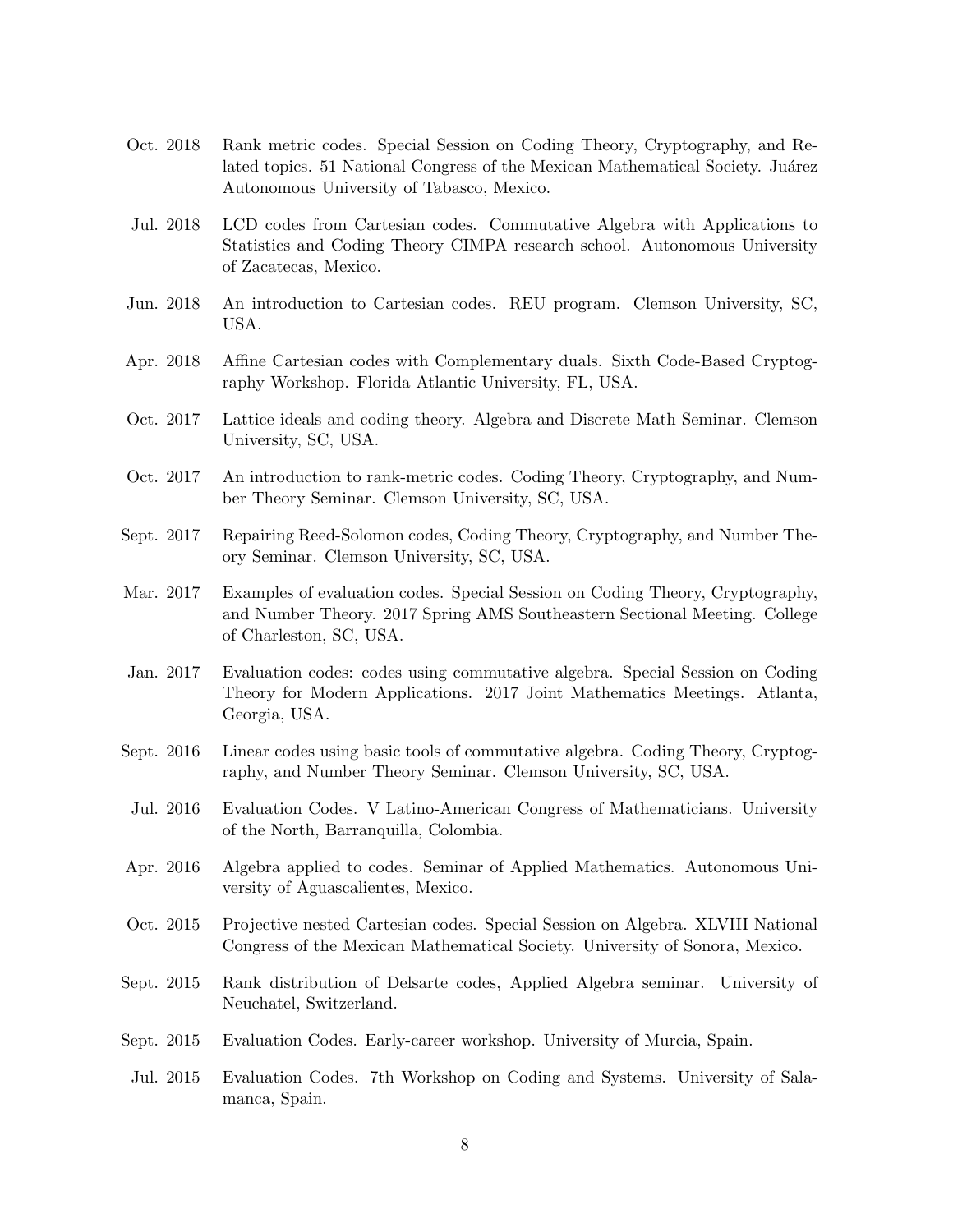- Jun. 2015 Projective Nested Cartesian Codes (poster presentation). 2015 Effective Methods in Algebraic Geometry (MEGA) conference. University of Trento, Italy.
- Jun. 2015 Lattice Ideals, Mathematics Mini-Talks. University of Neuchatel, Switzerland.
- Mar. 2015 Commutative Algebra and Linear Codes. Applied Algebra seminar. University of Zurich, Switzerland.
- Feb. 2015 Affine Cartesian codes. Swiss Graduate Colloquium. Federal Polytechnic School of Lausanne, Switzerland.
- Dec. 2013 Lattice Character Ideals. Seminar for graduate students. Federal University of Uberlandia, Brazil.
- Oct. 2013 Affine Cartesian Codes. Special Session on Algebra. XLVI National Congress of the Mexican Mathematical Society. Autonomous University of Yucatan, Mexico.
- Mar. 2012 Equivalences between the chain codes proposed in the literature. Congress of Exact Sciences. Autonomous University of Aguascalientes, Mexico.

### **Outreach**

Since my graduate studies, I have been informally advising the Latino community about STEM opportunities, such as congresses, meetings, and conferences, and to carry out STEM undergraduate, graduate, and postgraduate studies.

I am the advisor of the Association of Latin Professionals For America (ALPFA), an organization at Cleveland State University. The purpose of the organization is further to advance the success and progression of the Latino community and to assist in preparing them for future professions.

I have been working closely with the group STEM Peer Teachers at Cleveland State University. The primary goal of the STEM Peer Teacher is to help increase students' interests, abilities, and confidence so that they can excel in their respective math classes within the Algebra to Calculus II sequence.

I am one of the developers of the **Coding theory package for** *Macaulay2*, which is an opensource computer algebra system supporting research in algebraic geometry and commutative algebra. This package allows students and faculty with no access to paid computational software to do computational research on coding theory.

## Research Visits

Sept. 2014 - Sept. 2015 University of Neuchâtel, Switzerland, visiting scholar.

Nov. 2014 - Dec. 2014 Federal University of Uberlândia, Brazil.

### Teaching Experience

Includes undergraduate and graduate courses; traditional, online, and hybrid classes; courses taught to mathematicians, engineers, scientists, and non-scientific careers, including algebra,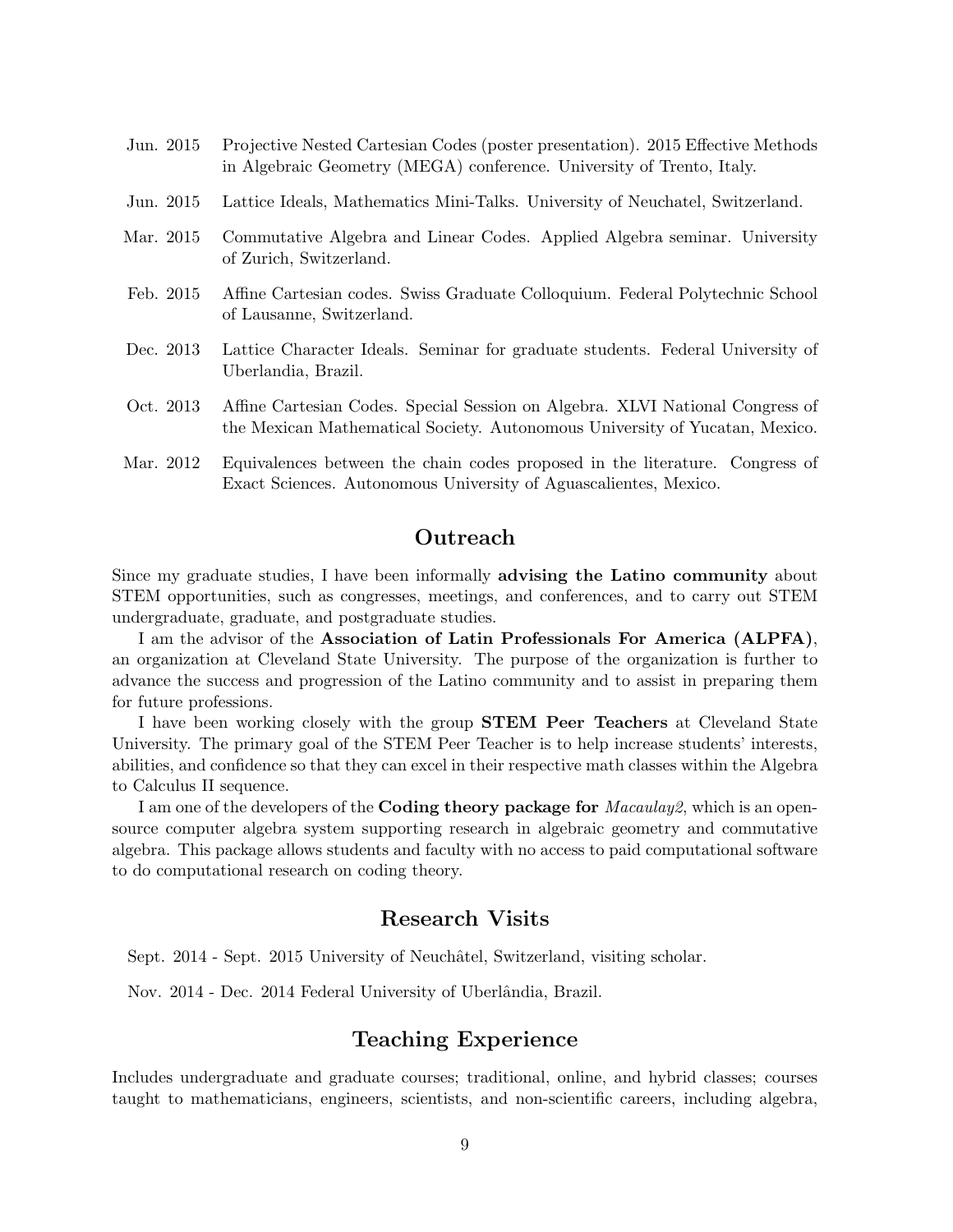linear algebra, differential calculus, integral calculus, calculus of several variables, differential equations, complex variable, elementary algebra, financial mathematics, optimization, abstract algebra I (groups and rings), abstract algebra II (fields and modules), discrete mathematics, combinatorial analysis, and basic statistics.

Courses taught at CSU: MTH 181 Calculus I, MTH 182 Calculus II, MTH 220 Discrete Mathematics, MTH 288 Linear Algebra, MTH 358 Abstract Algebra I, and MTH 493/593 Coding Theory and Its Applications.

"Overall, the instructor is an effective teacher" on the scale 1 (Not at all) - 5 (Very much).

- Average of evaluations as instructor at Cleveland State University: 4.70.
- Average of evaluations as instructor not at Cleveland State University: 4.51.

## Additional Scholarships and Fellowships

- Aug. 2021 SIAM early career travel award. 2021 SIAM Conference on Applied Algebraic Geometry (AG21). Texas A&M University, College Station, Texas, US. (Online)
- Jul. 2021 AMS travel grant. Mathematical Congress of the Americas. Buenos Aires, Argentina (online).
- Sept. 2019 SAP travel grant. 7th Heidelberg Laureate Forum. Heidelberg, Germany.
- Jul. 2019 SIAM early career travel award. 2019 SIAM Conference on Applied Algebraic Geometry (AG19). University of Bern, Switzerland.
- Apr. 2019 ICERM financial support. Optimization Methods in Computer Vision and Image Processing workshop. ICERM, Providence, RI, USA.
- Aug. 2018 IMPA, SBM, IMU open arms travel grant. International Congress of Mathematicians. Rio de Janeiro, Brazil.
- Nov. 2018 **ICERM** financial support. Nonlinear algebra in applications workshop. ICERM, Providence, RI, USA.
- Jul. 2018 CIMPA and UAZ financial support. Commutative Algebra with Applications to Statistics and Coding Theory CIMPA research school. Autonomous University of Zacatecas, Mexico.
- Jul. 2017 AMS travel award. Mathematical Congress of the Americas. Montreal, Canada.
- Jul. 2016 MSRI financial support. Summer school Chip Firing and Tropical Curves. MSRI, Berkeley, CA, USA.
- Jul. 2016 CIMPA, SMC travel grant. V Latino-American Congress of Mathematicians. University of the North, Barranquilla, Colombia.
- Feb. 2016 **IPAM** financial support. Algebraic Geometry for Coding Theory and Cryptography. IPAM, Los Angeles, CA, USA.
- Nov. 2015 Banff and CMO financial support. Sandpile Groups workshop. Casa Matemática Oaxaca, Mexico.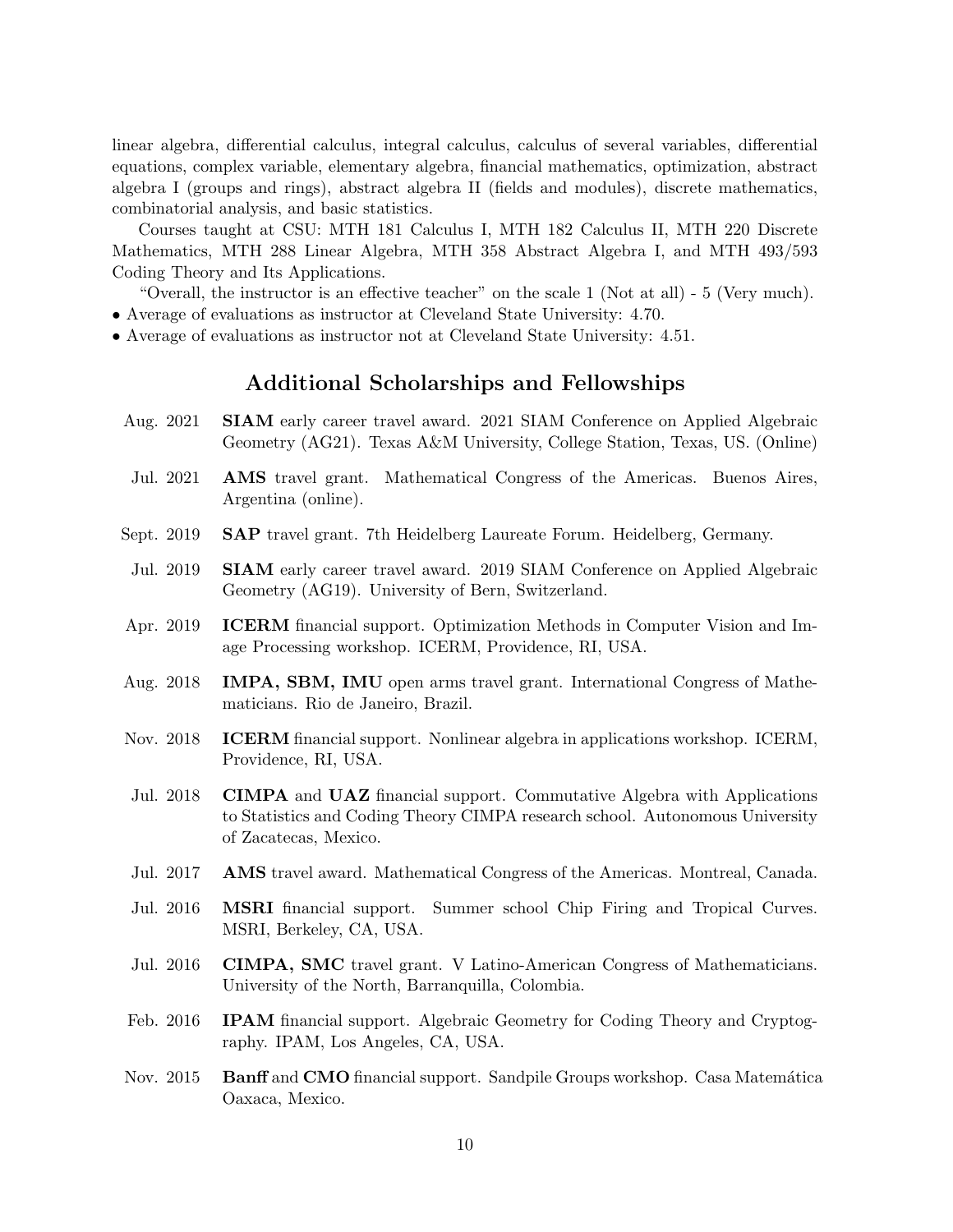- Jul. 2015 COST Action: IC1104 financial support. 7th Workshop on Coding and Systems. University of Salamanca, Salamanca, Spain.
- Jun. 2015 MEGA 2015 financial support. 2015 Effective Methods in Algebraic Geometry (MEGA) conference. University of Trento, Italy.
- Aug. 2014 CONACyT (Mexican NSF) travel grant. International Congress of Mathematicians. Seoul, South Korea.
	- 2013 CONACyT (Mexican NSF) travel grant. Research stay at Federal University of Uberlandia, Brazil.
	- 2013 CONACyT, IMPA travel grant. Summer of Research. IMPA, Rio de Janeiro, Brazil.
- Sept. 2012 CIMPA financial support. School of Algebra for Secure and Reliable Communication Modeling CIMPA research school. Michoacan University of Saint Nicholas of Hidalgo, Morelia, Mexico.
- Jun. 2010 MSRI and SMM financial support. International Meeting of the AMS and SMM. University of California, Berkeley, CA, USA.
- 2007-2008 Santander Bank scholarship. Visiting scholar at the National Autonomous University of Mexico.
	- 2007 AMC scholarship, Summer of Science. Institute of Astronomy, National Autonomous University of Mexico, Mexico.

### Conference, Workshop and School Participation

- Nov. 2020 Broadening Participation: 2020 MPS Workshop for New Investigators, online.
- Jul. 2020 MAA Project NExT. (Online)
- Aug. 2019 MAA MathFest 2019. Cincinnati, USA.
- Jul. 2019 MAA Project NExT. Cincinnati, USA.
- Apr. 2019 Optimization Methods in Computer Vision and Image Processing. ICERM, Providence, RI, USA.
- Nov. 2018 Nonlinear algebra in applications workshop. ICERM, Providence, RI, USA.
- Aug. 2018 International Congress of Mathematicians. Rio de Janeiro, Brazil.
- Jun. 2018 Early Career Research Workshop. Clemson University, SC, USA.
- Jul. 2017 Mathematical Congress of the Americas 2017. Mc. Gill University, Montreal, Canada.
	- 2016 Summer school Chip Firing and Tropical Curves. MSRI, Berkeley, CA, USA.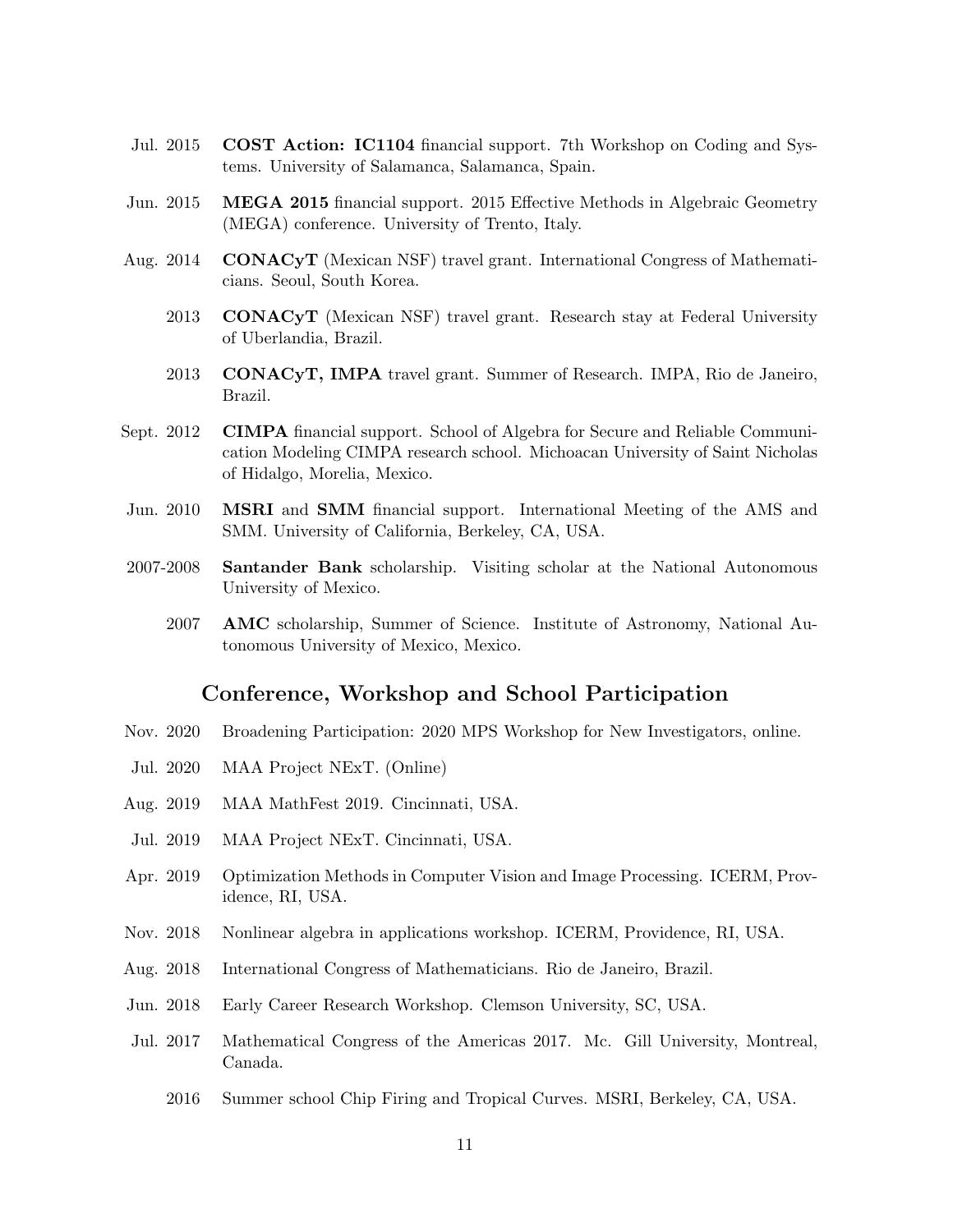- Feb. 2016 Algebraic Geometry for Coding Theory and Cryptography. IPAM, Los Angeles, USA.
- Nov. 2015 Sandpile Groups workshop. Casa Matemática Oaxaca, Mexico.
- Oct. 2015 Conferences of Algebra. National Autonomous University of Mexico, Mexico.
- Mar. 2015 Graduate School Let's Matroid. University of Neuchâtel, Switzerland.
- Dec. 2014 Expanders Everywhere!. University of Neuchâtel, Switzerland.
- Aug. 2014 International Congress of Mathematicians. Seul, Corea.
- Aug. 2013 Mathematical Congress of the Americas 2013. Guanajuato, Mexico.
- Jan. 2013 Summer of research (Lecture in Comm. Algebra). IMPA, Rio de Janeiro, Brazil.
- Oct. 2012 XLV National Congress of the Mexican Mathematical Society. Autonomous University of Queretaro, Mexico.
- Sept. 2012 School of Algebra for Secure and Reliable Communication Modeling CIMPA School. Michoacan University of Saint Nicholas of Hidalgo, Morelia, Mexico.
- Jun. 2010 International Meeting of the AMS and the Mexican Mathematical Society. University of California, Berkeley, United States.
- Feb. 2008 Regional Congress of Probability and Statistic, Juárez Autonomous University of Tabasco, Mexico.
- Oct. 2007 XL National Congress of the Mexican Mathematical Society. Autonomous University of Nuevo Leon, Monterrey, Mexico.
	- 2007 Lagrange orbits in a galactic disk. Summer of Science. Institute of Astronomy, National Autonomous University of Mexico, Mexico.
- Jun. 2007 Summer School in Mathematics. Autonomous University of the State of Morelos, Cuernavaca, Mexico.
- Jun. 2007 School of modeling and Numerical Methods. CIMAT, Guanajuato, Mexico.
- Jan. 2007 International Congress of Numerical Methods in Engineer and Applied Sciences. Michoacan University of Saint Nicholas of Hidalgo, Morelia, Mexico.
- Oct. 2006 XXXIX National Congress of the Mexican Mathematical Society. Juárez Autonomous University of Tabasco, Mexico.
- Aug. 2006 National Congress of Probability. Autonomous U. of Aguascalientes, Mexico.
- Jul. 2006 School of Numerical Methods in Engineer and Applied Sciences. CIMAT, Guanajuato, Mexico.